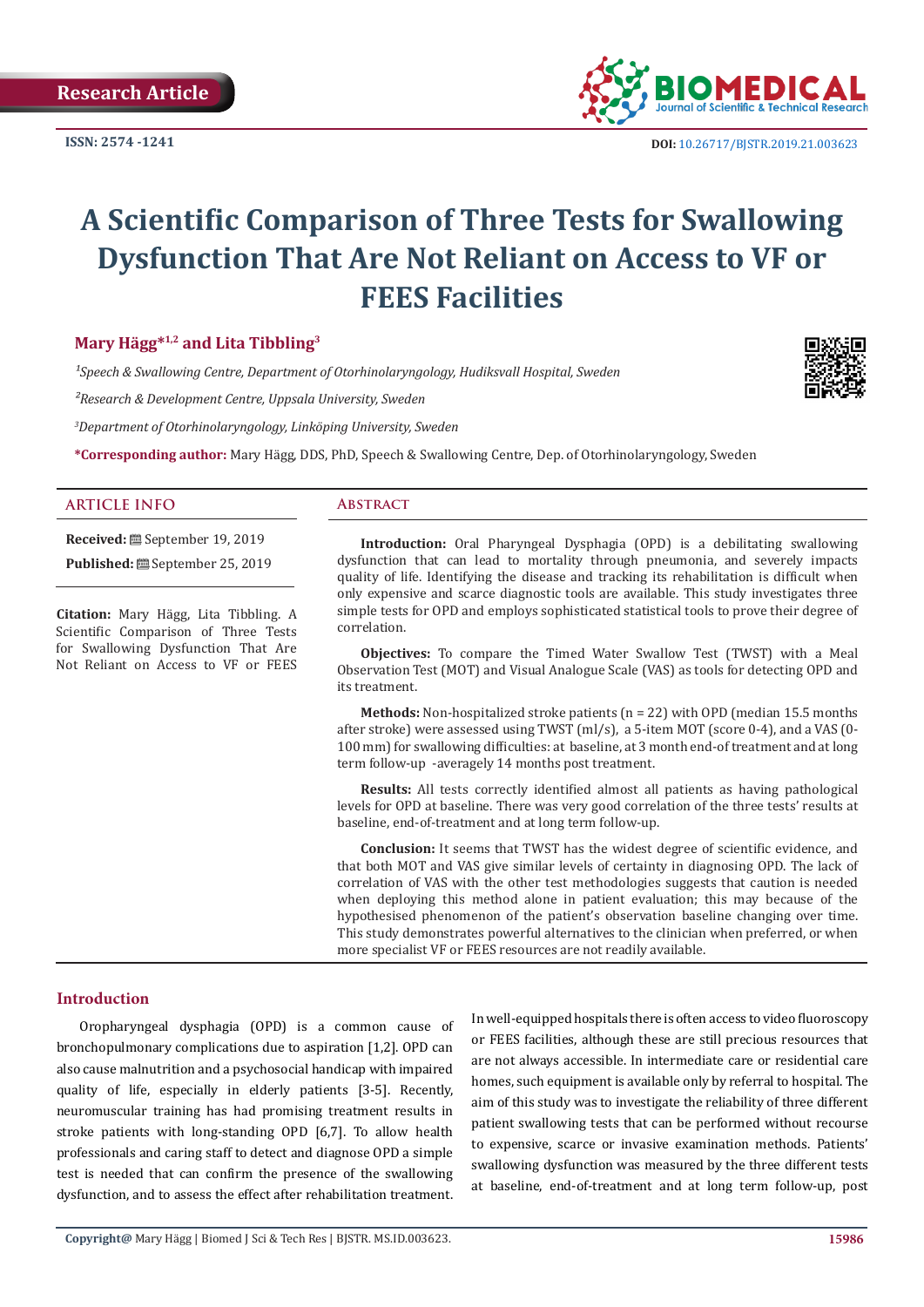treatment. The results of each methodology were compared at all three timepoints, and the results analysed for correlation.

## **Material and Methods**

#### **Study Population**

The study included 22 patients: 7 women and 15 men, median age 69 years (range 47-82) with long-standing OPD as assessed by the referring physicians. Other inclusion criteria were first-ever stroke, no other central neurological diseases, and the ability to cooperate. A total of 48 patients were referred, 26 of whom could not complete the study: 18 mortalities, 5 new stroke, and 3 unable to cooperate or tube-fed. The baseline study started at median 15.5 months (range 1-108) after stroke and was followed by a 3-month training period. A long-term follow-up was performed on average 13.5 months (range 4-62) after end-of-treatment. The study period ran from 2007 to 2014.

The three test methodologies used

**Timed Water Swallow Test (TWST):** The patient was placed in a sitting position – to reduce the risk of misdirected swallowing - and initially given a teaspoon of water to swallow 1-3 times. If the patient was unable to swallow anything at all, or immediately experienced misdirected swallowing, the TWST was scored as zero. Otherwise, the patient was instructed to swallow 150 ml of water from a glass as quickly as possible without pausing, but safely, and to stop if any difficulty arises. The time from start of drinking until completion of the final swallow was recorded. The water remaining in the glass, if any, was measured. Swallowing rate (ml/s) was defined as the amount of water swallowed divided by time. A swallowing rate of 10 ml/s is regarded as the lower normal limit [8,9]. The TWST has been previously shown to have high intrarater, inter-rater, and test-retest reliability [8,9]. The TWST has been shown to be a reliable and valid method for assessing swallowing rate in neurological patients with disordered swallowing and thus to be valuable for monitoring therapeutic improvements [8,9].

**Meal Observation Test (MOT):** A test meal consisting of 2 dl yogurt with jam, one piece of crispbread with butter, and 1.5 dl of fruit squash was served to each patient. The patient sat upright in a chair and five observation variables were scored from 0 (normal) to 4 (severe dysfunction) by two separate investigators.

i. Oral transit time: Oral preparation time from intake to excitation of the swallowing reflex (larynx elevation):  $0 = 10$ sec,  $1 =$  sometimes  $> 10$  sec,  $2 =$  often  $> 10$  sec,  $3 =$  always  $> 10$ sec, 4 = complete inability to swallow.

ii. Drooling:  $0 =$  never,  $1 =$  sometimes,  $2 =$  often,  $3 =$  constantly, 4 = complete inability to keep saliva and food in the mouth.

iii. Cough:  $0 =$  never,  $1 =$  seldom,  $2 =$  sometimes,  $3 =$  often,  $4 =$ always.

iv. Hoarseness: If hoarseness was observed after the meal, the patient was asked how often this symptom was experienced: 0  $=$  never, 1 = seldom, 2 = sometimes, 3 = often, 4 = always.

v. Nasal leakage: If nasal leakage was observed after the meal, the patient was asked how often this symptom was experienced:  $0 =$  never,  $1 =$  seldom,  $2 =$  sometimes,  $3 =$  often,  $4$ = constantly.

The MOT score for each patient was recorded as the mean of the sum of all five item scores giving an overall:

 $0 =$  normal,  $1 =$  almost normal,  $2 =$  moderate impairment,  $3 =$ severe impairment, 4 = total inability.

The intra-rater and inter-rater reliability of the MOT has previously been shown to have a high kappa coefficient (1.00) [10].

#### **Visual Analogue Scale (VAS)**

In this test, we ask each patient to rate their own perception of their swallowing difficulties in daily life. They indicate on a 0 – 100 mm VAS ruler how they rate that their swallowing affects their mealtimes. Their results are rated as follows:

 $0 =$  normal,  $1-20 =$  almost normal,  $21-99 =$  pathological;  $100 =$ total inability.

These were assessed on three different occasions: at baseline, at end-of-treatment at 3-months, and at long term follow-up averagely 14 months post treatment.

#### **Training Intervention**

The patients  $(n = 22)$  all trained for 3 months; some  $(n=13)$ underwent oral neuromuscular training 1½ minutes per day with an IQoro® device (Figures 1a & 2), and the rest (n=9) for 1½ hours daily, with a palatal plate (Figure 1b).

When training with IOoro, the device is placed in the mouth pre-dentally behind closed lips and the patient pulls forwards on its handle whilst retaining the IQoro with the lips. Three daily exercise sessions were performed: each consisting of three pulls of 5-10 seconds duration.

The palatal plate exercise [10] required the plate to be inserted in the upper jaw for three separate exercise sessions during the day. Each of these exercise sessions was of 30 minutes' duration. The patient was asked to exercise by touching various components of the plate with the tongue according to the given instructions."

#### **Statistical Analysis**

Professional statisticians and a data manager from the Uppsala Clinical Research Center were involved from the outset in planning the study design in accordance with Good Clinical Practice (GCP). They constructed a database to consolidate and analyse all collected data according to the initial protocol. Wilcoxon's test was used to analyse changes in each MOT item between the three different test occasions. Spearman correlation was used to assess agreement between how TWST, MOT, and VAS classified each item: whether as normal or pathological. The following scores were deemed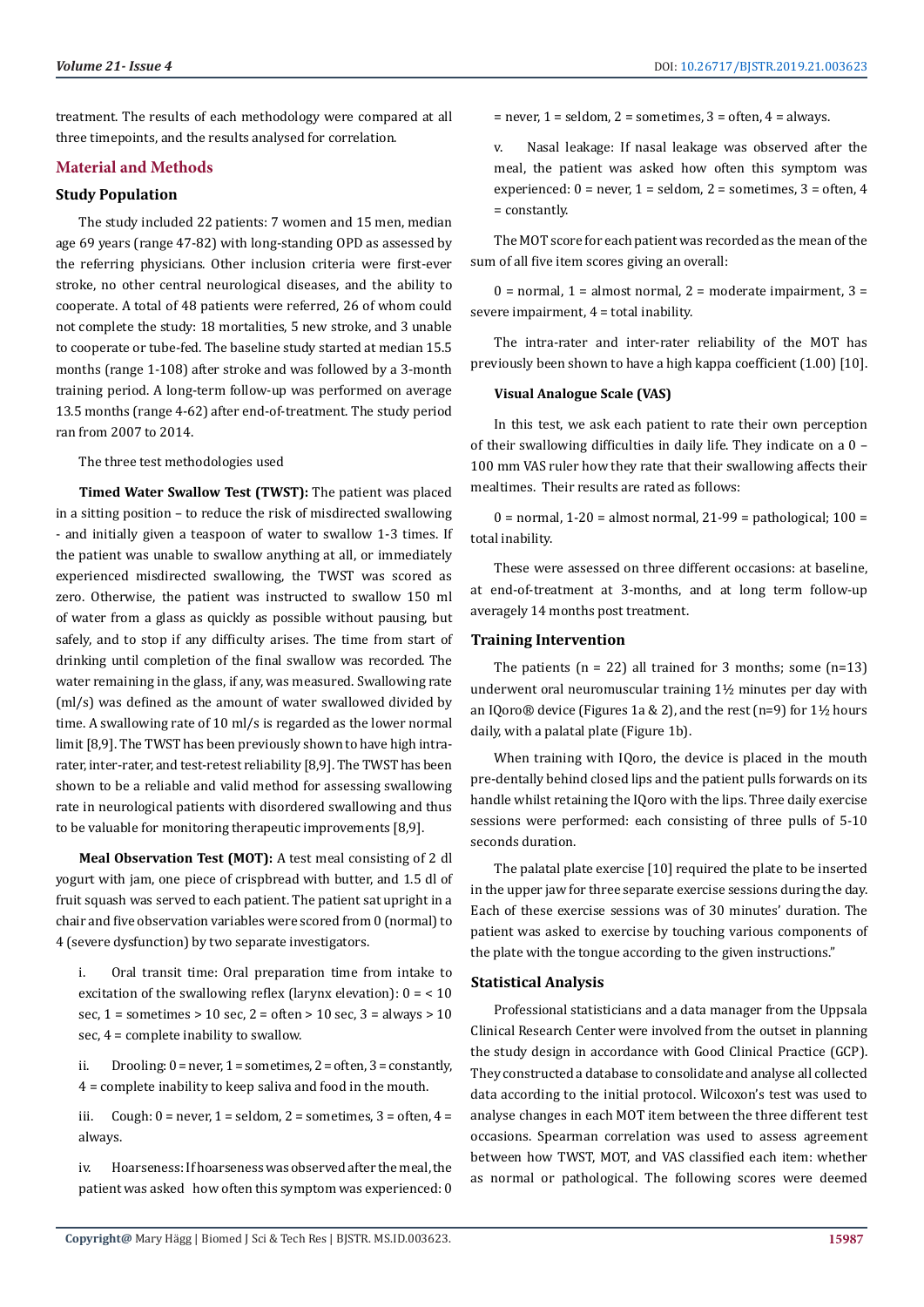pathological: TWST < 10 ml/s, MOT points > 1, and VAS > 20 mm; and a p < 0.05 was considered significant. All statistical analyses were performed using SAS version 9.1 (SAS Institute Inc., Carey, NC, USA).

# **Results**

# **Results Per Test Methodology**

a) TWST: At baseline, only 2 of the 22 patients in the study exhibited normal scores for swallowing rate. At endof-treatment this had improved to 14 (64%) patients having achieved normal swallowing rate levels. By long term follow-

**Table 1:** Meal Observation Test Items.

up 13 exhibited a normal rate; the majority had continued to improve their rate of swallow (Figure 3 and Table 4).

b) MOT: At baseline, no patients showed a normal score, all had pathological test levels with a mean score of 2.0 (range 1.2 - 3.0). Coughing was observed in 100% of patients, drooling in 91%, hoarseness in 86%, prolonged oral transit time in 82%, and nasal leakage in 59% (Table 1 & 4). All patients exhibiting hoarseness after a meal also experienced coughing during the meal. At end-of-training 13 (59%) exhibited a normal MOT score. The mean MOT score for the whole group improved significantly (0.8, range 0 - 1.6, p < 0.0001).

| Item              | <b>Baseline</b> | End        | Follow-up  | $B - E$ | $E - F$        |
|-------------------|-----------------|------------|------------|---------|----------------|
|                   | $n = 22$        | $n = 20$   | $n = 22$   | p-value | p-value        |
| Oral transit time | 18(2.2)         | 14(1.1)    | 6(1.0)     |         | < 0.02         |
|                   | 18% normal      | 30% normal | 73% normal | < 0.001 |                |
| Drooling          | 20(2.6)         | 15(1.0)    | 7(1.0)     | < 0.001 | < 0.02         |
|                   | 9% normal       | 25% normal | 68% normal |         |                |
| Cough             | 22(2.8)         | 15(2.1)    | 9(2.1)     | < 0.001 | < 0.02         |
|                   | 0% normal       | 25% normal | 59% normal |         |                |
| Hoarseness        | 19(2.1)         | 14(1.1)    | 5(1.0)     | < 0.001 | < 0.004        |
|                   | 14% normal      | 30% normal | 77% normal |         |                |
| Nasal leakage     | 13(3.3)         | 7(1.9)     | 5(1.4)     |         | ${}_{< 0.500}$ |
|                   | 41% normal      | 65% normal | 77% normal | < 0.004 |                |

At late follow-up 21 (95%) exhibited a normal MOT score. The mean MOT score for the whole group improved significantly (0.5, range  $0 - 2.6$ ,  $p < 0.003$ ). Only nasal leakage did not improve significantly at this timepoint (Table 1, Figures 4 & 5).

c) VAS: At baseline, only one patient (5%) reported a normal level. At end-of-training this had improved to 10 (45%) and at long term follow-up this number had increased further to 15 (68%) – (Figures 1 & 2, Table 4) .

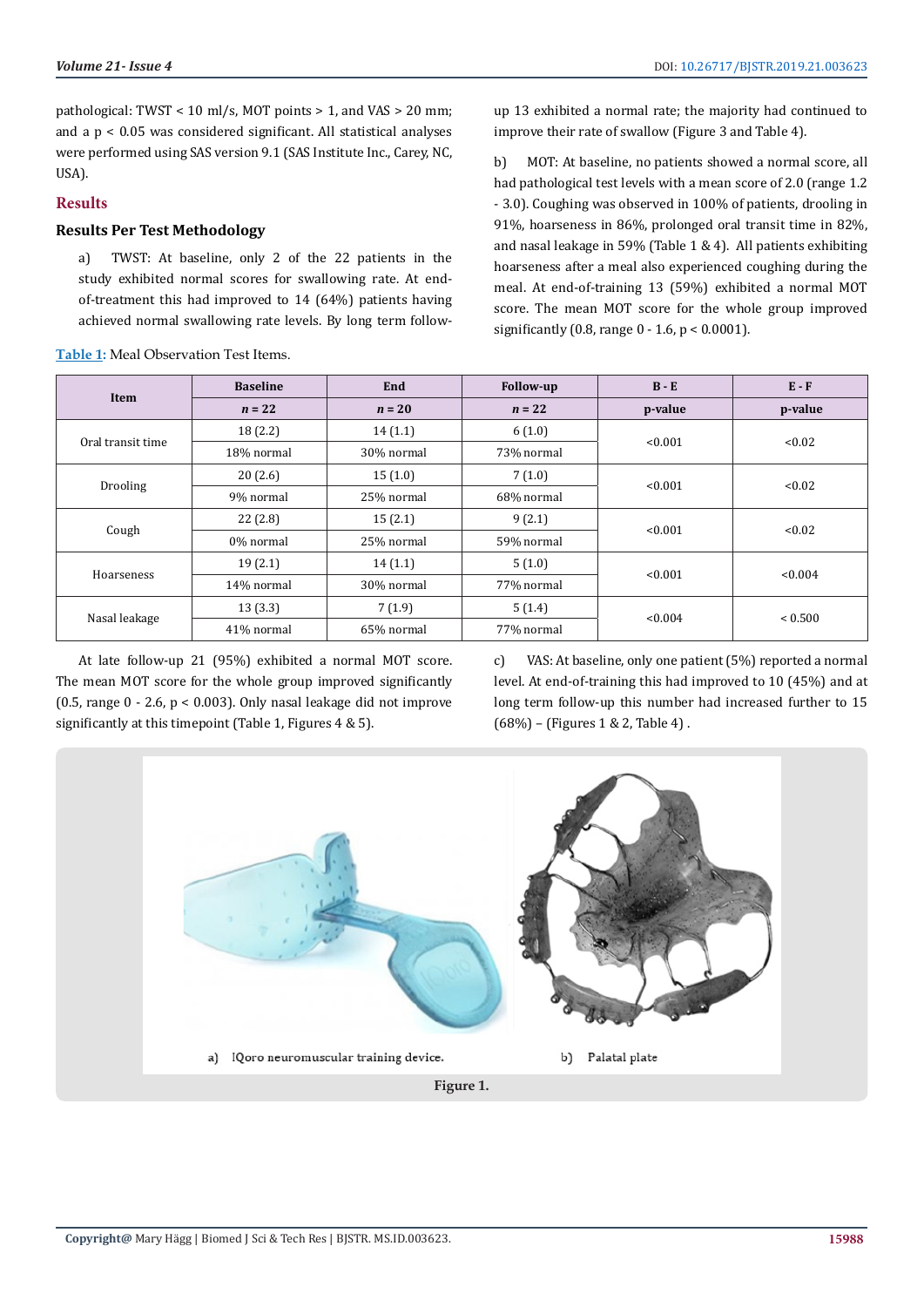

**Figure 2:** A) and B). Oral neuromuscular training with the IQoro® device.

A) The IQoro® device is inserted pre-dentally behind closed lips. B) The patient presses the lips together firmly and pulls straight forward strongly for 5–10s and repeats the exercise three times with a 3 s rest between each. Training should be performed 3-times a day, ideally before mealtimes. Illustrations: courtesy Mary Hägg

#### **Correlation between Test Results**

At baseline, there was very high consistency between TWST, MOT and VAS results – all showing a Spearman correlation of over 90% (Table 2 & 3 and Figures 3-5). At end-of-training the correlation between TWST and VAS remained high at 82%, the

other correlations reduced, but with the MOT / TWST remaining higher than the MOT / VAS (Tables 2-4 and Figures 4 & 5). At long term follow-up, VAS correlated with a 73% level to both TWST and MOT. The two objective tests, TWST and MOT recorded a lower correlation (Table 2 and Figure 5).



**Figure 3:** Timed Swallow Test (TWST) versus Visual Analogue Scale (VAS).



**Figure 4:** Meal observation test (MOT) versus visual analogue scale (VAS).

**Table 2:** Agreement in classification of patients as normal/pathological by visit.

| Agreement   | <b>Baseline</b> | End             | <b>Follow-up</b> |
|-------------|-----------------|-----------------|------------------|
| TWST v. VAS | $91\%$ (n = 22) | $82\%$ (n = 22) | $73\%$ (n = 22)  |
| MOT v. VAS  | $96\%$ (n = 22) | $40\%$ (n = 20) | $73\%$ (n = 22)  |
| MOT v. TWST | $91\%$ (n = 22) | $60\%$ (n = 20) | $64\%$ (n = 22)  |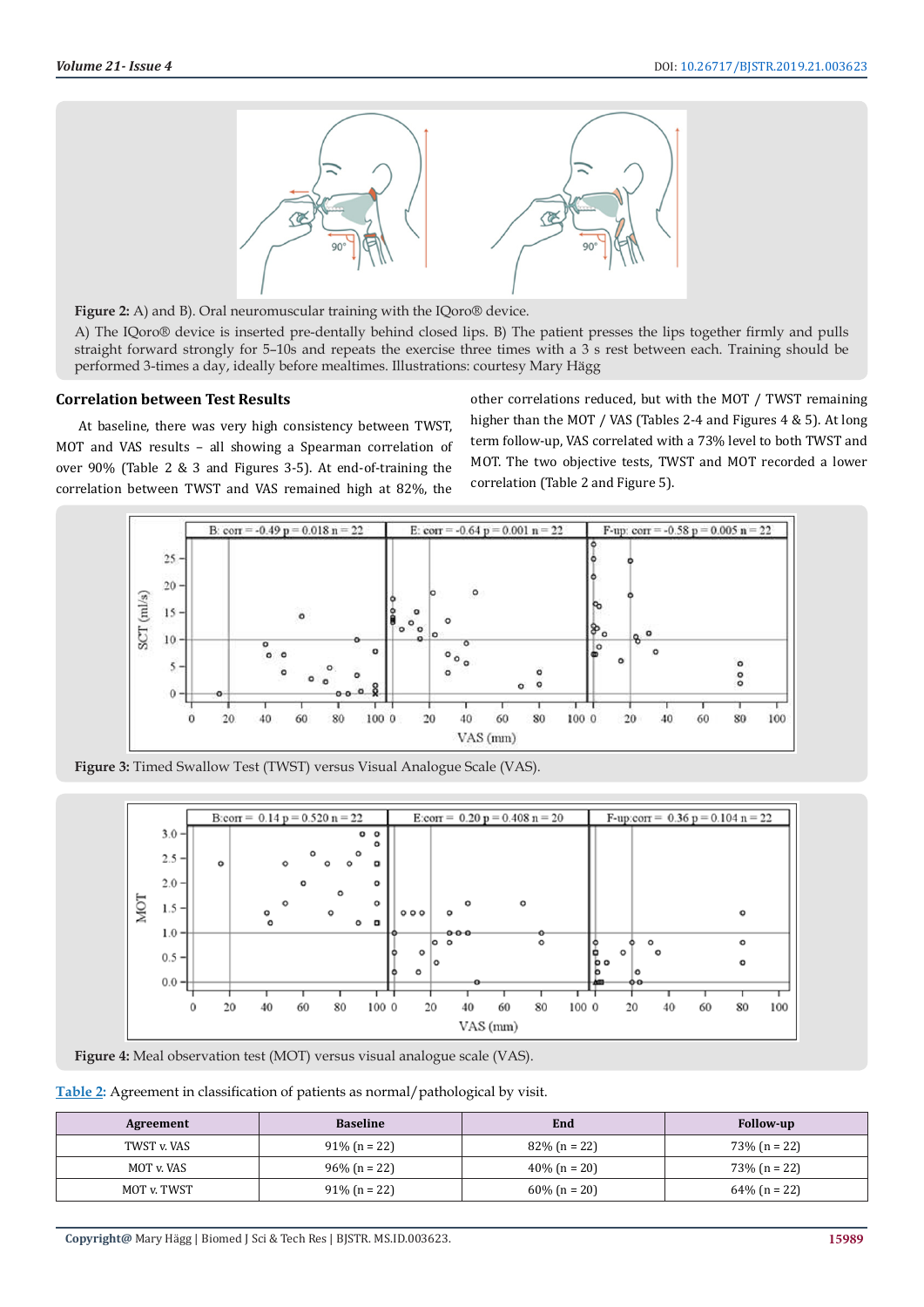

**Figure 5:** Meal Observation Test (MOT) versus Timed Water Swallow Test (TWST).

**Table 3:** Spearman correlation by time point.

| <b>Correlation</b> | <b>Baseline</b>                     | End                                   | <b>Follow-up</b>                      |
|--------------------|-------------------------------------|---------------------------------------|---------------------------------------|
| TWST v. VAS        | $corr = -0.49$ , $p = 0.018$ n = 22 | $corr = -0.64$ , $p = 0.001$ $n = 22$ | $corr = -0.58$ , $p = 0.005$ $n = 22$ |
| MOT v. VAS         | $corr = 0.14$ , $p = 0.520$ n = 22  | $corr = 0.20$ , $p = 0.408$ $n = 20$  | $corr = 0.36$ , $p = 0.104$ $n = 22$  |
| MOT v. TWST        | $corr = -0.49$ , $p = 0.019$ n = 22 | $corr = -0.58 p = 0.007 n = 20$       | corr = $-0.33$ , p = 0.133 n = 22     |

**Table 4:** Change in TWST, MOT and VAS, n (median); min to max; p-value from Wilcoxon's test.

| Item       | <b>Baseline</b>     | End             | <b>Follow-up</b> | $B-E$<br>p-value | E-FU<br>p-value |
|------------|---------------------|-----------------|------------------|------------------|-----------------|
| TWST       | $22(1.6)$ ; 0-14    | 22 (12.0); 1-19 | 22 (11.1); 2-28  | < 0.001          | 0.2842          |
| <b>MOT</b> | $22(2.2)$ ; 1-3     | $20(1.0); 0-2$  | $22(0.4)$ ; 0-1  | < 0.001          | 0.0028          |
| VAS        | $22(90.0)$ ; 15-100 | 22 (22.5); 0-80 | $22(4.5)$ ; 0-80 | < 0.001          | 0.1020          |

The statistical significance rating for these Spearman correlation figures was highest between TWST and VAS (Figure 3), and lowest between MOT and VAS which returned a non-significant score (Figure 4). In diagnosing OPD, all three methodologies distinguished similarly between pathological and normal swallowing abilities. Agreement between all three test methods was high at baseline, end-of-treatment and at long-term follow up. The weakest agreement was between MOT and VAS at the end-oftreatment time point.

The Spearman analysis showed significant correlation between TWST vs. VAS, and MOT vs. TWST at all time points, except MOT vs. TWST at long-term follow up. In this correlation analysis MOT v VAS did not show significant agreement.

#### **Discussion**

#### **Tests Overview**

Two of these tests – TWST and MOT - are conducted by independent observers and can be thought of as more or less objective. The VAS test asks the patient's own perception of how the swallowing dysfunction exhibits itself in the home setting.

#### **TWST**

The TWST is well-validated and used extensively in many countries with high inter-, intra- and test retest reliability. Correlation with this test would give credence to both MOT and VAS as very useful tools in assessing OPD and its treatment. It is simple, easy and cheap to administer and its outcomes have been

**Copyright@** Mary Hägg | Biomed J Sci & Tech Res | BJSTR. MS.ID.003623.

shown to also have a strong correlation to misdirected swallowing. Wu et. al. reported in 2004 that 47 of 49 patients with swallowing rates of less than 10 ml/s also showed video radiographic signs of swallowing dysfunction [11]. A modified 30 ml water swallowing test has been regarded as a useful single-task screening tool for detecting aspiration [12]. However, this test does not take other OPD factors into account. In a review, Bours et al. [13] concluded that a water test combined with pulse oximetry using coughing, choking, and voice alterations as endpoints is the best method for screening patients with neurological disorders for dysphagia. However, these endpoints only reflect factors of importance for aspiration and will not detect other OPD components.

#### **MOT**

The MOT is a real-life test of eating ability - which is more than just swallowing function. It includes both solid and liquid intake and provides observers with a variety of measurable variables. It also takes more time than the VAS or TWST tests and fatigue, lack of teeth, environmental distractions and other factors may be at play too. The MOT can provide information about aspiration, intraoral bolus control, drooling, and leakage through the nose. 'Cough at meals' and 'hoarseness after a meal are indicators of aspiration, which can be due to pharyngeal or hypopharyngeal sensory loss or a muscular inability to close the laryngeal airway. Tongue paresis would result in a long oral transit time and an inability to control oropharyngeal bolus transit and can cause aspiration. Leakage through the nose may indicate soft palatal paresis, and drooling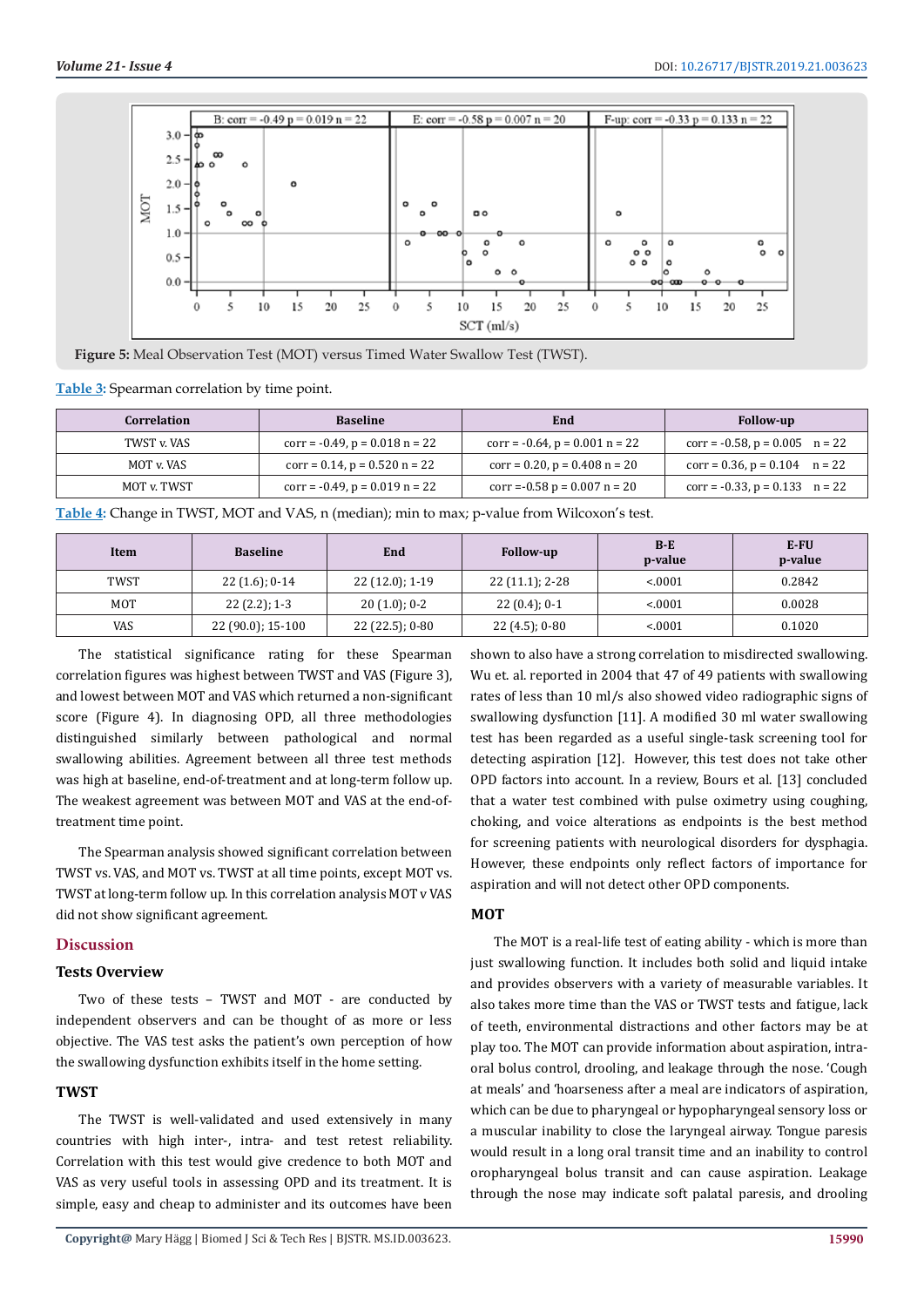can be a sign of facial paresis, an inability to close the mouth, or sensory loss. These disabilities are some of the characteristics of OPD. If aspiration occurs without coughing, the vocal cords cannot provide a clear voice, resulting in hoarseness after a meal. Silent aspiration may occur during a meal when hoarseness is present even without coughing. In our study of patients with more or less chronic OPD, there were apparently no silent aspirators before therapy, because all patients with hoarseness were coughing during the meal. In 2005, Lambert et al. [2] showed the validity of a meal test in neurological patients with eating disabilities to predict short survival time.

#### **VAS**

Self-reporting tests like VAS are powerful, but one should guard against the fact that the patient's state of mind can be different at baseline, end-of-treatment and long-term follow-up. In some ways it is 'not the same person' answering the VAS at each timepoint. The level of understanding of the gravity of his condition, expectations of his future life, relief at having survived a stroke, etc. can all affect his base position when reporting the effect of his swallowing dysfunction on his daily life. Patients tend to adapt their eating and drinking activities to reflect their new ability levels; again, providing a moving basepoint from which to judge their current condition. The effect of these factors is not known, and it could be that they might cause an individual to report an unchanged condition with a higher or lower VAS score at different times.

#### **VF and FEES**

Tests not used in this study include Videofluoroscopy (VF) and Fiber optic endoscopic evaluation (FEES). VF has been regarded as the diagnostic method of choice for silent aspiration [12,14]. The method is expensive and requires specialized staff and techniques [14]. (FEES) [15,16] is another suitable method for detecting aspiration, even silent aspiration, and has been used in acute stroke to predict the necessity of endotracheal intubation.

#### **Patient Group**

It should be noted that the majority of patients were not recent stroke victims, the proposed early intervention group was depleted by mortality or second stroke before inclusion. The included patients will mostly not have been in post-stroke shock when they reported their baseline VAS scores. Note also that this cohort had severe problems, the majority recording pathological scores on all tests. Despite this, improvements were significant and widespread and were reliably detected by all three test methodologies.

#### **Conclusion**

TWST, MOT and VAS are all reliable tools for the clinician who wishes to diagnose OPD, and to track the progress of rehabilitation treatment. All have the advantage of being simple to carry out in any environment and by any healthcare professional.

It seems that TWST has the widest degree of scientific evidence, and that both MOT and VAS give similar levels of certainty in diagnosing OPD. The lack of correlation of VAS with the other test methodologies suggests that caution is needed when deploying this method alone in patient evaluation; this may because of the hypothesised phenomenon of the patient's observation baseline changing over time. This study demonstrates powerful alternatives to the clinician when preferred, or when more specialist VF or FEES resources are not readily available.

#### **Acknowledgement**

The authors wish to thank bio-statistician Lisa Wernroth and clinical data manager Manuela Zamfir of the Uppsala Clinical Research Center for constructing the database and analyzing the data.

#### **References**

- 1. [Lakshminarayan K, Tsai AW, Tong X, Vazquez G, Peacock JM, et al.](https://www.ncbi.nlm.nih.gov/pubmed/20947835) [\(2010\) Utility of dysphagia screening results in predicting poststroke](https://www.ncbi.nlm.nih.gov/pubmed/20947835) [pneumonia. Stroke 41\(12\): 2849-2854.](https://www.ncbi.nlm.nih.gov/pubmed/20947835)
- 2. [Lambert HC, Abrahamowicz M, Groher M, Wood-Dauphinee S, Gisel EG](https://www.ncbi.nlm.nih.gov/pubmed/16172821) [\(2005\) The McGill ingest skills assessment predicts time to death in an](https://www.ncbi.nlm.nih.gov/pubmed/16172821) [elderly population with neurogenic dysphagia: preliminary evidence.](https://www.ncbi.nlm.nih.gov/pubmed/16172821) [Dysphagia 20\(2\): 123-132.](https://www.ncbi.nlm.nih.gov/pubmed/16172821)
- 3. Hägglund P, Fält A, Hä[gg M, Wester P, Levring J](https://www.ncbi.nlm.nih.gov/pubmed/29663160)äghagen E (2018) [Swallowing dysfunction as risk factor for undernutrition in older people](https://www.ncbi.nlm.nih.gov/pubmed/29663160) [admitted to Swedish short-term care: a cross-sectional study. Aging Clin](https://www.ncbi.nlm.nih.gov/pubmed/29663160) [Exp Res 31\(1\): 85-94.](https://www.ncbi.nlm.nih.gov/pubmed/29663160)
- 4. [Lugger KE \(1994\) Dysphagia in the elderly stroke patient. J Neurosci](https://www.ncbi.nlm.nih.gov/pubmed/8077779) [Nurs 26\(2\): 78-84.](https://www.ncbi.nlm.nih.gov/pubmed/8077779)
- 5. [Guigoz Y \(2006\) The Mini Nutritional Assessment \(MNA\) review of the](https://www.ncbi.nlm.nih.gov/pubmed/17183419) [literature – What does it tell us? J Nutr Health Aging 10\(6\): 466-485.](https://www.ncbi.nlm.nih.gov/pubmed/17183419)
- 6. Hägglund P, Hägg M, Wester P, Levring Jä[ghagen E \(2019\) Effects of](https://www.ncbi.nlm.nih.gov/pmc/articles/PMC6593320/) [neuromuscular treatment with an oral training device on swallowing](https://www.ncbi.nlm.nih.gov/pmc/articles/PMC6593320/) [dysfunction among older people in short-term care - a cluster](https://www.ncbi.nlm.nih.gov/pmc/articles/PMC6593320/) [randomized, controlled trial. Age and Ageing 48\(4\): 533-540.](https://www.ncbi.nlm.nih.gov/pmc/articles/PMC6593320/)
- 7. [Hägg M, Anniko M \(2008\) Lip muscle training in stroke patients with](https://www.ncbi.nlm.nih.gov/pubmed/19086198) [dysphagia. Acta Oto-Laryngologica 128: 1027-1033.](https://www.ncbi.nlm.nih.gov/pubmed/19086198)
- 8. [Nathadwarawala KM, Nicklin J, Wiles CM \(1992\) A timed test of](https://www.ncbi.nlm.nih.gov/pmc/articles/PMC1015108/) neurological patients. J Neurol Neurosurg [Psychiatry 55: 822-825.](https://www.ncbi.nlm.nih.gov/pmc/articles/PMC1015108/)
- 9. [Kalyanee M, Nathadwarawala KM, McGroary A, Wiles CM \(1994\)](https://www.ncbi.nlm.nih.gov/pubmed/8005007) [Swallowing in neurological outpatients. Use of a timed test. Dysphagia](https://www.ncbi.nlm.nih.gov/pubmed/8005007) [9\(2\): 120-129.](https://www.ncbi.nlm.nih.gov/pubmed/8005007)
- 10. [Hägg M, Larsson B \(2004\) Effects of motor and sensory stimulation in](https://www.ncbi.nlm.nih.gov/pubmed/15667056) [stroke patients with long-lasting dysphagia. Dysphagia 19\(4\): 219-230.](https://www.ncbi.nlm.nih.gov/pubmed/15667056)
- 11. [Wu MC, Chang YC, Wang TG \(2004\) Evaluating swallowing dysfunction](https://www.ncbi.nlm.nih.gov/pubmed/14745645) [using a 100-ml water swallowing test. Dysphagia 19\(1\): 43-47.](https://www.ncbi.nlm.nih.gov/pubmed/14745645)
- 12. [Nishiwaki K, Tsuji T, Liu M, Hase K, Tanaka N, et al. \(2005\) Identification](https://www.ncbi.nlm.nih.gov/pubmed/16024482) [of a simple screening tool for dysphagia in patients with stroke using](https://www.ncbi.nlm.nih.gov/pubmed/16024482) [factor analysis of multiple dysphagia variables. J Rehabil Med 37: 247-](https://www.ncbi.nlm.nih.gov/pubmed/16024482) [251.](https://www.ncbi.nlm.nih.gov/pubmed/16024482)
- 13. [Bours GJ, Speyer R, Lemmens J, Limburg M, de Wit R \(2009\) Bedside](https://www.ncbi.nlm.nih.gov/pubmed/19222645) [screening tests vs. ideofluoroscopy or fiberoptic endoscopic evaluation](https://www.ncbi.nlm.nih.gov/pubmed/19222645) [of swallowing to detect dysphagia in patients with neurological](https://www.ncbi.nlm.nih.gov/pubmed/19222645) [disorders: systematic review. J Adv Nurs 65: 477-493.](https://www.ncbi.nlm.nih.gov/pubmed/19222645)
- 14. [Logemann J A \(1988\) Evaluation and treatment of swallowing disorders.](https://books.google.co.in/books/about/Evaluation_and_Treatment_of_Swallowing_D.html?id=IFVsAAAAMAAJ&redir_esc=y) (2nd [edn.\). Austin, TX: Pro, ed, pp. 406.](https://books.google.co.in/books/about/Evaluation_and_Treatment_of_Swallowing_D.html?id=IFVsAAAAMAAJ&redir_esc=y)
- 15. Dziewas R, Warnecke T, Olenberg S, Teismann I, Zimmermann J, et al. (2008) Towards a basic endoscopic assessment of swallowing in acute stroke -development and evaluation of a simple dysphagia score. Cerebrovasc Dis 26: 41-47.
- 16. [Warnecke T, Ritter MA, Kroger B, Oelenberg S, Teismann I, et al. \(2009\)](https://www.ncbi.nlm.nih.gov/pubmed/19609080) [Fiberoptic endoscopic Dysphagia severity scale predicts outcome after](https://www.ncbi.nlm.nih.gov/pubmed/19609080) [acute stroke. Cerebrovasc Dis 28\(3\): 283-289.](https://www.ncbi.nlm.nih.gov/pubmed/19609080)